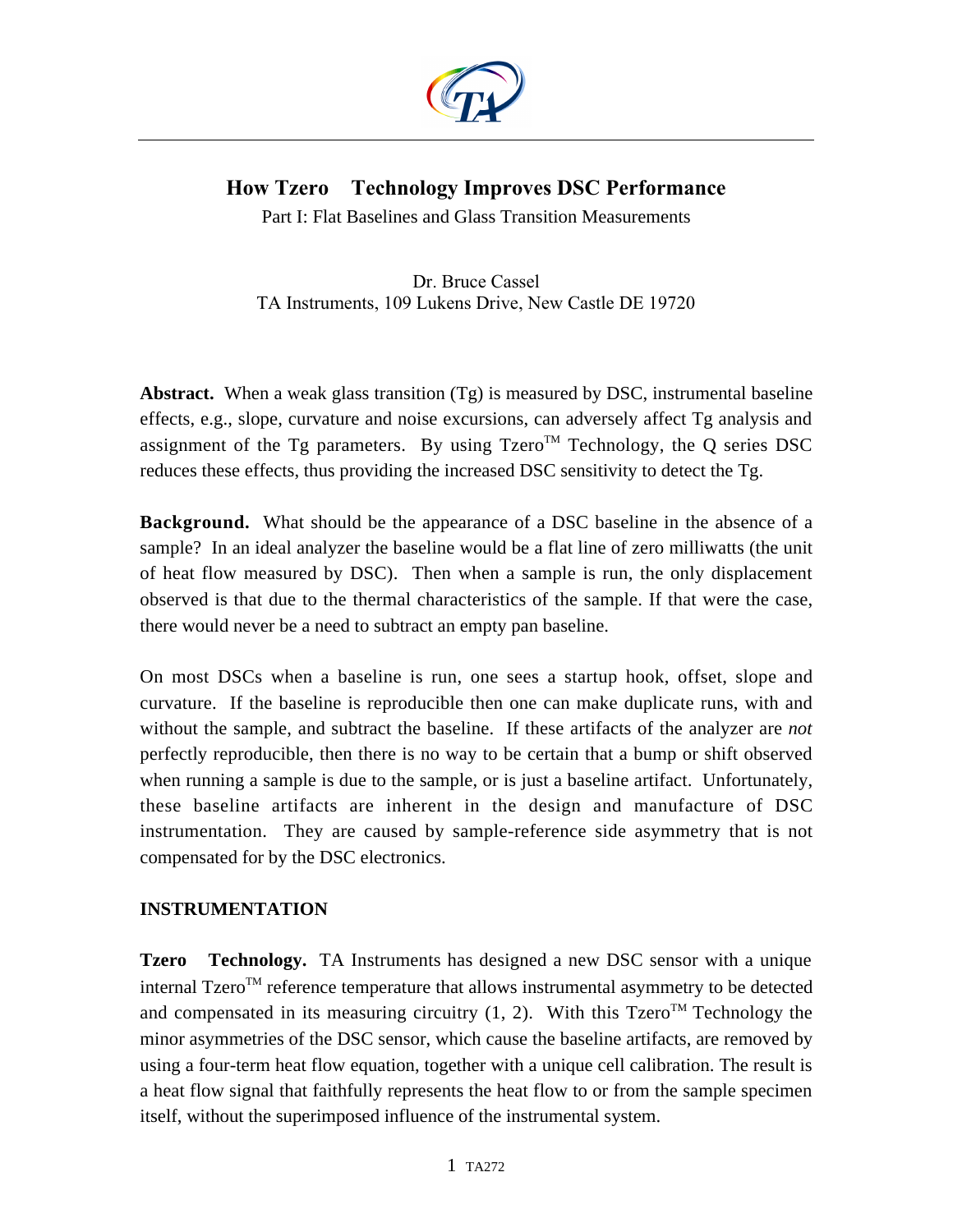**Baseline Performance.** An example  $Tzero^{TM}$  baseline run under demanding conditions (-80C to 400ºC @20ºC/min using standard purge) is seen in Figure 1. Along with the Tzero<sup>TM</sup> baseline, the baseline from the 2920 DSC is shown for comparison. Previous to the introduction of the new TA Instruments Q Series DSCs with  $Tzero^{TM}$  technology, the TA Instruments 2920 DSC had the best baseline of any commercial DSC. This data dramatically illustrates how flat the baseline is with the new Q Series DSCs. With typical power compensation or heat flux devices, baseline bow can be up to 100 times worse! Tzero<sup>TM</sup> technology is available with either the Q100 or Q1000 DSC.

Another performance feature illustrated in Figure 1 is the reduction of the "startup hook" in the Tzero<sup>TM</sup> baseline. A startup hook is normally seen at the beginning of a DSC scanning step and is caused by the DSC system coming to equilibrium. The start-up hook determines how far below the transition of interest a user must start. Since the start-up hook is reduced significantly with the Q Series DSCs that utilize  $Tzero^{TM}$  technology,



more of the low-end range of the DSC/cooling accessory combination can be used.

Figure 2 shows  $Tzero^{TM}$  baseline reproducibility. Some manufacturers will emphasize baseline subtraction as a way to compensate for poor baselines. In many cases, these



same instruments suffer from nonreproducible baselines that leave curvature and slope even after baseline subtraction.

#### **RESULTS**

**Glass Transition of Polypropylene.** Polypropylene (PP) is a commodity thermoplastic used in a wide range of structural and packaging applications. Typically it is crystalline with only a few percent in an amorphous phase.

However, this small percent amorphous PP plays an important role in preventing brittle cracking, an adverse end-use property. The amorphous content gives rise to a weak glass transition (Tg) that can sometimes be detected by the change in heat flow at Tg. By measuring the change in heat capacity ( $\Delta C$ p) at Tg, the amorphous content can be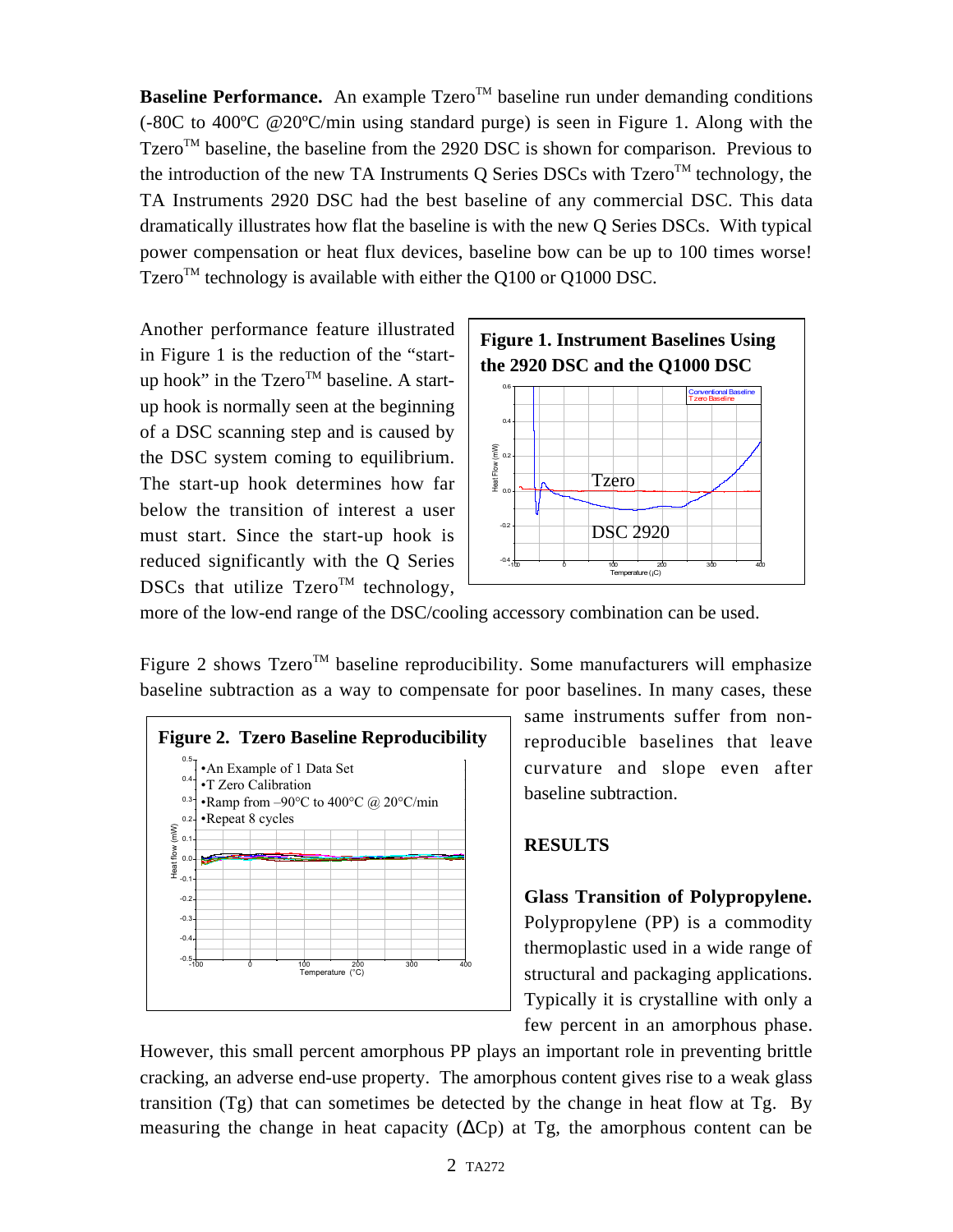determined. And from measuring the Tg temperature one can determine the temperature below which cracking will occur.

The problem with measuring a weak and broad Tg is that a small change in the position of the Tg constructs can make a large change in the calculated value for Tg and ∆Cp. Figure 3 shows the clear Tg measured using the Q1000 DSC. The Tg can be detected and quantified even at the less than optimal heating rate of 5ºC/min. The measurement problem for this sample is exacerbated by the



small one-milligram sample size. In other instruments the baseline would have sufficient character that there would be substantial uncertainty in the position of the Tg constructs. By changing the slope of one of the constructs, a drift or curvature of only a few microwatts could shift the Tg by several degrees, and introduce considerable error in the  $\Delta$ Cp determination. As demonstrated here with the Q1000, the underlying baseline is sufficiently straight that it is unnecessary to rerun without a sample and subtract the baseline data before performing the calculation. This level of stability is easily achievable with the Q Series DSC, while with most DSCs it would be difficult even to detect the presence of the Tg because of baseline character.

**Tg of a thermoset.** Another application area where weak glass transitions are a measurement problem is that of highly cross-linked thermoset composites. These composites are used in the electronics industry and are specifically designed to reduce the coefficient of thermal expansion to better match the low expansion of the metallic conductors. To achieve this end the composites are highly cross-linked and highly filled. The result is a highly constrained matrix with little increase in heat capacity at the glass transition. Because of the difficulty in quantifying (or even detecting) these weak Tgs, this measurement is frequently carried out by dynamic mechanical analysis (DMA), which is more sensitive to Tg. DMA, however, is more time consuming and more operator-intensive than DSC because of the demanding sample mounting requirements. So a substantial time savings and accuracy improvement results if the Tg measurement can be made by DSC.